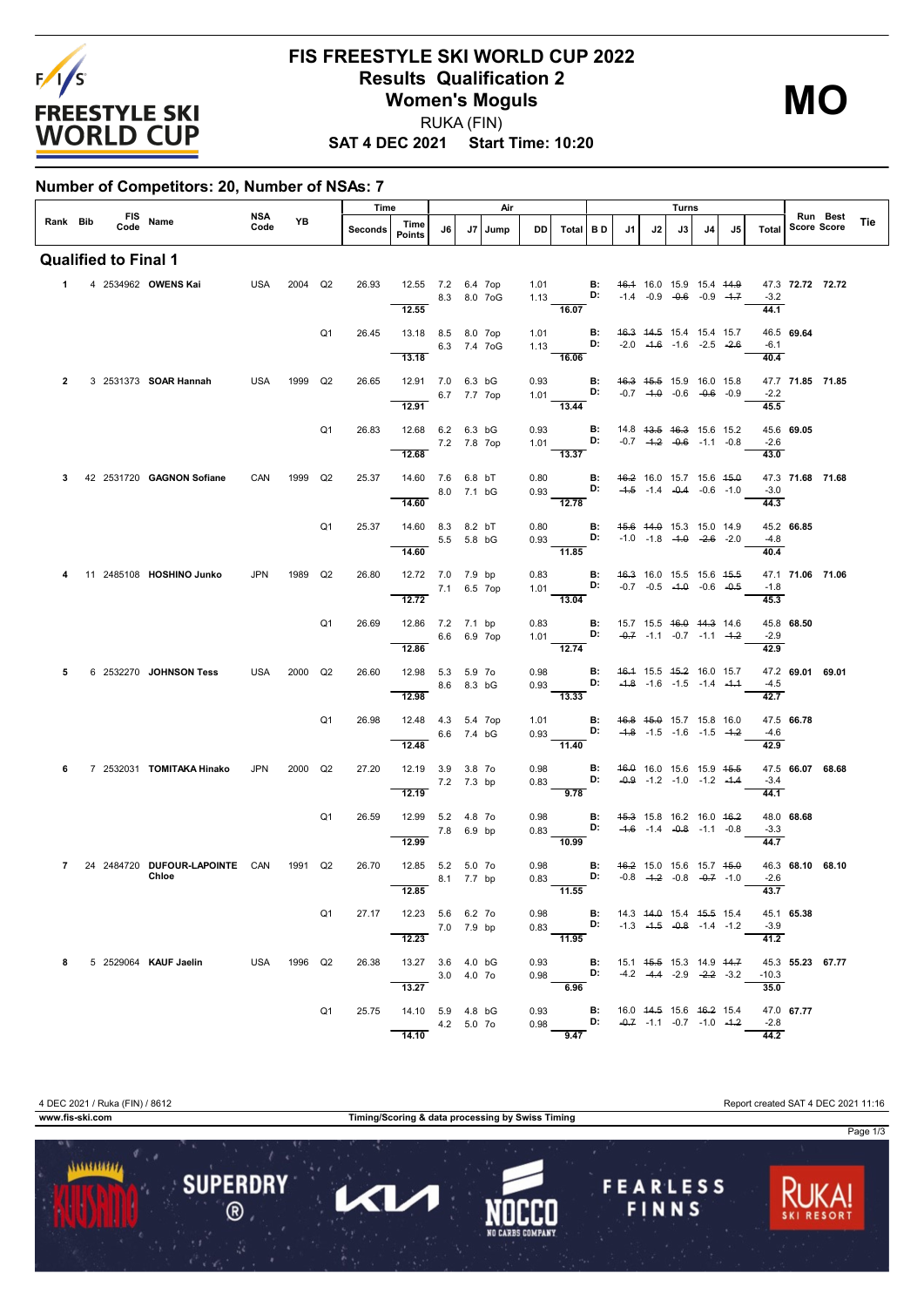

## **FIS FREESTYLE SKI WORLD CUP 2022 Results Qualification 2 Women's Moguls**

**MO**

RUKA (FIN)

**SAT 4 DEC 2021 Start Time: 10:20**

|    |          | <b>FIS</b>    |                                          | <b>NSA</b> |         |                | Time    |                                             |            |            | Air  |              |                                                                                                                                             |    |                                                  |    | Turns                                                                     |    |    |                            |                    | Run Best              |     |
|----|----------|---------------|------------------------------------------|------------|---------|----------------|---------|---------------------------------------------|------------|------------|------|--------------|---------------------------------------------------------------------------------------------------------------------------------------------|----|--------------------------------------------------|----|---------------------------------------------------------------------------|----|----|----------------------------|--------------------|-----------------------|-----|
|    | Rank Bib | Code          | Name                                     | Code       | YB      |                | Seconds | Time<br><b>Points</b>                       | J6         | J7         | Jump | DD I         | Total BD                                                                                                                                    |    | J1                                               | J2 | J3                                                                        | J4 | J5 | Total                      | <b>Score Score</b> |                       | Tie |
|    |          | Not Qualified |                                          |            |         |                |         |                                             |            |            |      |              |                                                                                                                                             |    |                                                  |    |                                                                           |    |    |                            |                    |                       |     |
|    |          |               | 9 20 2533204 SCHWINGHAMMER CAN<br>Maia   |            | 2001 Q2 |                | 26.12   | 13.61 8.2 8.1 bT<br>13.61                   |            | 6.4 6.7 fT |      |              | $0.80$ B:<br>$0.84$ D:                                                                                                                      |    |                                                  |    | 15.2 45.8 15.1 14.9 44.7<br>$-1.3$ $-0.6$ $-1.1$ $-0.8$ $-1.4$            |    |    | $-3.2$<br>42.0             | 45.2 67.62 67.62   |                       |     |
|    |          |               |                                          |            |         | Q <sub>1</sub> | 27.20   | 12.19 7.6 7.4 bT<br>12.19                   |            | 8.0 7.1 fT |      | 0.80         | 0.84 <b>D:</b> $-1.5$ $-4.0$ $-1.5$ $-1.1$ $-4.6$<br>$-12.34$                                                                               |    | <b>B:</b> 45.0 14.5 14.6 14.8 43.8               |    |                                                                           |    |    | $-4.1$<br>39.8             | 43.9 64.33         |                       |     |
| 10 |          |               | 15 2484416 COX Britteny AUS              |            | 1994 Q2 |                | 27.02   | 12.43 7.0 7.5 bT<br>6.6 7.1 bG<br>12.43     |            |            |      | 0.80         | $-12.16$                                                                                                                                    |    | <b>B:</b> 44.8 15.0 15.4 45.9 15.0               |    |                                                                           |    |    | $-2.4$<br>43.0             | 45.4 67.59 67.59   |                       |     |
|    |          |               |                                          |            |         | Q <sub>1</sub> | 27.55   | 11.73 7.3 7.0 bT<br>7.0 6.5 bG<br>11.73     |            |            |      | 0.80         | $0.93$ D:<br>$\frac{1}{11.99}$                                                                                                              | B: |                                                  |    | 14.8 15.0 <del>14.7 16.1</del> 15.3<br>$-4.4$ $-0.9$ $-1.0$ $-0.7$ $-1.0$ |    |    | $-2.9$<br>42.2             | 45.1 65.92         |                       |     |
|    |          |               | 11 13 2533044 SMIRNOVA Anastasiia RUS    |            | 2002 Q2 |                | 26.79   | 12.73 7.7 7.4 3<br>7.8 7.9 bG<br>12.73      |            |            |      |              | 0.75 <b>B:</b> 15.3 15.5 <del>15.6 14.8</del> 15.0<br>0.93 <b>D:</b> -1.4 - <del>1.5</del> -0.5 -1.5 -1.2<br>$\frac{1}{12.95}$              |    |                                                  |    |                                                                           |    |    | $-4.1$<br>41.7             |                    | 45.8 67.38 67.38 41.7 |     |
|    |          |               |                                          |            |         | Q <sub>1</sub> | 26.85   | 12.65 7.5 7.4 3<br>12.65                    | 8.2 8.0 bG |            |      | 0.75         | $0.93$ D:<br>$\overline{13.11}$                                                                                                             | B: | 14.8 45.5 44.8 14.9 15.0                         |    | $-1.3$ $-4.9$ $-1.3$ $-1.7$ $-4.3$                                        |    |    | $-4.3$<br>40.4             | 44.7 66.16         |                       |     |
|    |          |               | 12 43 2533488 NAKAO Haruka               | JPN        | 2001 Q2 |                | 26.73   | 12.81 7.4 6.7 bG<br>12.81                   | 6.2 5.3 IG |            |      | 0.93         | $0.94$ D:<br>$-11.95$                                                                                                                       |    | <b>B:</b> 45.6 15.5 15.4 15.0 44.8               |    | $-0.8$ $-4.3$ $-1.1$ $-1.0$ $-1.2$                                        |    |    | $-3.3$<br>42.6             |                    | 45.9 67.36 67.38 41.5 |     |
|    |          |               |                                          |            |         | Q <sub>1</sub> | 27.31   | 12.05 7.6 6.2 bG<br>8.0 7.8 IG<br>12.05     |            |            |      |              | 0.93 B: 14.8 45.5 15.2 44.0 14.9<br>0.94 D: -1.9 -1.1 -1.0 -1.3 -0.9<br>$-13.83$                                                            |    |                                                  |    |                                                                           |    |    | $-3.4$<br>41.5             | 44.9 67.38         |                       |     |
|    |          |               | 13 19 2531523 BROWN Berkley              | CAN        | 2000 Q2 |                | 27.26   | 12.11 6.9 6.7 bT<br>12.11                   | 8.4        | 8.0 fT     |      | 0.80         | $0.84$ D:<br>12.32                                                                                                                          | B: |                                                  |    | 46.3 15.5 15.2 15.0 44.0<br>$-4.0$ $-1.0$ $-1.0$ $-1.0$ $-4.6$            |    |    | $-3.0$<br>$\frac{1}{42.7}$ | 45.7 67.13 67.13   |                       |     |
|    |          |               |                                          |            |         | Q <sub>1</sub> | 27.05   | 12.39 5.6 5.6 bT<br>8.2 7.8 fT<br>12.39     |            |            |      |              | 0.80 <b>B:</b> 4 <del>3.8</del> 15.0 14.8 4 <del>5.1</del> 14.4<br>0.84 <b>D:</b> -1.0 -1.0 - <del>1.4</del> -0.7 -0.9<br>11.19             |    |                                                  |    |                                                                           |    |    | $-2.9$<br>41.3             | 44.2 64.88         |                       |     |
| 14 |          |               | 9 2485348 DUFOUR LAPOINTE CAN<br>Justine |            | 1994    | Q2             | 26.82   | 12.69 6.2 6.5 7o<br>12.69                   | 7.0 6.3 bG |            |      | 0.98         | $0.93$ D:<br>$-12.40$                                                                                                                       | B: | 15.1 4 <del>5.8</del> 15.4 15.2 4 <del>5.1</del> |    | $-4.7$ $-4.0$ $-1.2$ $-1.4$ $-1.2$                                        |    |    | $-3.8$<br>41.9             | 45.7 66.99 66.99   |                       |     |
|    |          |               |                                          |            |         | Q <sub>1</sub> | 26.42   | 13.22  5.5  4.4  7o<br>13.22                |            | 8.6 7.5 bG |      | 0.98<br>0.93 | D:<br>$\overline{12.33}$                                                                                                                    |    | <b>B:</b> 14.1 44.0 46.4 15.2 15.3               |    | $-2.8$ -1.0 -0.8 -1.5 -0.7                                                |    |    | $-3.3$<br>41.3             | 44.6 66.85         |                       |     |
| 15 |          |               | 47 2530350 SCHILD Morgan                 | USA        | 1997 Q2 |                | 26.73   | 12.81  4.7  5.1  7op<br>7.5 7.9 bp<br>12.81 |            |            |      |              | 1.01 <b>B:</b> 46.3 16.0 45.2 15.8 15.4<br>0.83 <b>D:</b> $-4.3$ $-4.8$ $-1.5$ $-1.4$ $-1.7$<br>11.33                                       |    |                                                  |    |                                                                           |    |    | $-4.6$<br>42.6             | 47.2 66.74 66.74   |                       |     |
|    |          |               |                                          |            |         | Q1             | 27.34   | 12.01 6.1 6.5 7o<br>8.1 7.3 bp<br>12.01     |            |            |      |              | 0.98 <b>B</b> : 14.8 <del>15.0</del> 14.8 <del>14.5</del> 14.9<br>0.83 <b>D:</b> -2.2 -1.6 - <del>2.3</del> -1.8 -1.2<br>$\overline{12.55}$ |    |                                                  |    |                                                                           |    |    | -5.6<br>38.9               | 44.5 63.46         |                       |     |
|    |          |               | 16 26 2532085 AMRENOVA Ayaulym KAZ       |            | 2001 Q2 |                | 26.00   | 13.77 6.5 5.9 bp<br>13.77                   | 3.8 2.7 bG |            |      |              | 0.83 <b>B</b> : 15.3 <del>16.5</del> 14.9 14.8 <del>14.4</del><br>0.93 <b>D:</b> -1.8 - <del>1.3</del> -1.9 - <del>2.6</del> -2.4<br>8.16   |    |                                                  |    |                                                                           |    |    | $-6.1$<br>38.9             | 45.0 60.83 66.17   |                       |     |
|    |          |               |                                          |            |         | Q1             | 26.46   | 13.16 6.2 6.5 bp<br>8.1 7.7 bG<br>13.16     |            |            |      |              | 0.83 <b>B:</b> 4 <del>3.1</del> 13.5 15.0 15.4 45.7<br>0.93 <b>D:</b> -4.8 -1.4 -1.1 -1.0 -4.0<br>12.61                                     |    |                                                  |    |                                                                           |    |    | $-3.5$<br>40.4             | 43.9 66.17         |                       |     |

4 DEC 2021 / Ruka (FIN) / 8612 Report created SAT 4 DEC 2021 11:16 **www.fis-ski.com Timing/Scoring & data processing by Swiss Timing**